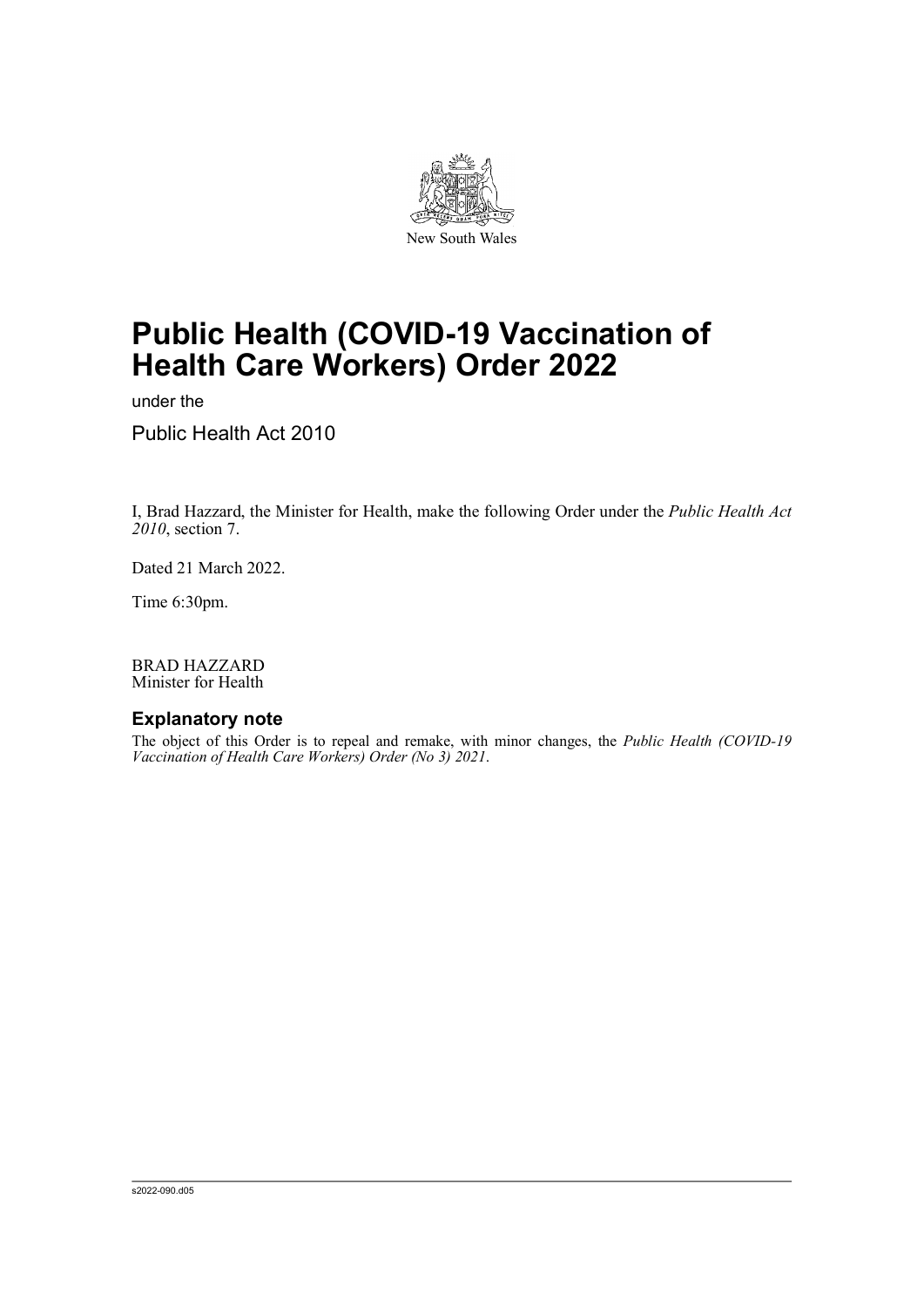Public Health (COVID-19 Vaccination of Health Care Workers) Order 2022 [NSW] **Contents** 

# **Contents**

Page

| Part 1            | Preliminary                                |                                                                                                     |                |
|-------------------|--------------------------------------------|-----------------------------------------------------------------------------------------------------|----------------|
|                   | 1<br>2<br>3                                | Name of Order<br><b>Definitions</b><br>Grounds for concluding that there is a risk to public health | 3<br>3<br>3    |
| Part 2            | Vaccination of health care workers—stage 1 |                                                                                                     |                |
|                   | 4                                          | Introduction                                                                                        | 4              |
|                   | 5                                          | Stage 1 health care workers not to work unvaccinated                                                | 4              |
|                   | 6                                          | Responsible persons for stage 1 health care workers                                                 | 4              |
| Part 3            | Vaccination of health care workers-stage 2 |                                                                                                     |                |
|                   | 7                                          | Introduction                                                                                        | 5              |
|                   | 8                                          | Stage 2 health care workers not to work unvaccinated                                                | 5              |
|                   | 9                                          | Responsible persons for stage 2 health care workers                                                 | 5              |
| Part 4            | <b>Miscellaneous</b>                       |                                                                                                     |                |
|                   | 10                                         | Medical contraindication certificates                                                               | 6              |
|                   | 11                                         | Invalid medical contraindication certificates                                                       | 6              |
|                   | 12                                         | Exemptions                                                                                          | $\overline{7}$ |
|                   | 13                                         | Repeal                                                                                              | 7              |
|                   | 14                                         | Savings                                                                                             | 7              |
| <b>Schedule 1</b> |                                            | <b>Dictionary</b>                                                                                   | 8              |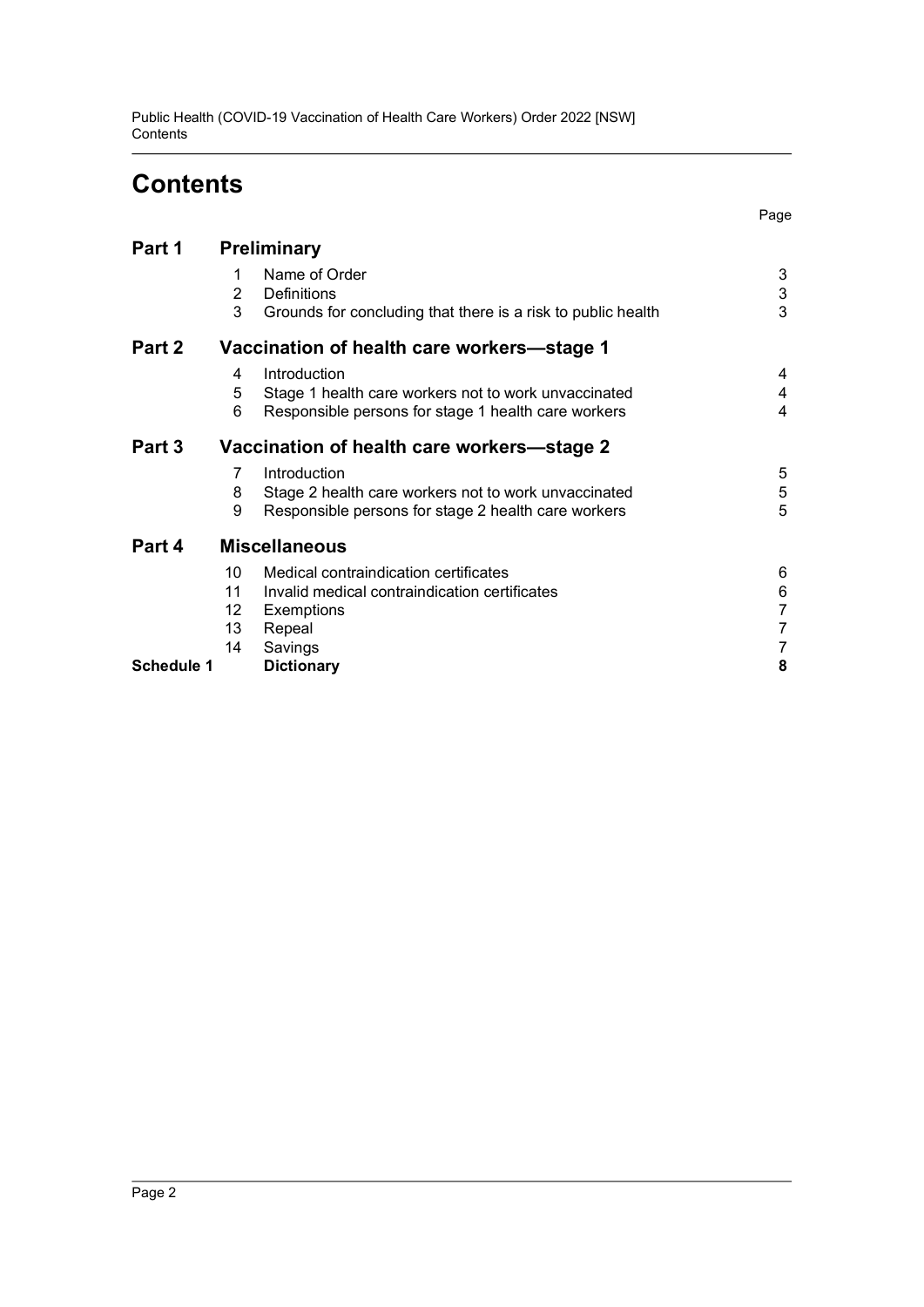## **Public Health (COVID-19 Vaccination of Health Care Workers) Order 2022**

under the

Public Health Act 2010

# <span id="page-2-1"></span><span id="page-2-0"></span>**Part 1 Preliminary**

#### **1 Name of Order**

This Order is the *Public Health (COVID-19 Vaccination of Health Care Workers) Order 2022*.

### <span id="page-2-2"></span>**2 Definitions**

- (1) The Dictionary in Schedule 1 defines words used in this Order. **Note—** The Act and the *Interpretation Act 1987* contain definitions and other provisions that affect the interpretation and application of this Order.
- (2) Notes included in this Order do not form part of this Order.

#### <span id="page-2-3"></span>**3 Grounds for concluding that there is a risk to public health**

It is noted that the basis for concluding that a situation has arisen that is, or is likely to be, a risk to public health is as follows—

- (a) public health authorities both internationally and in Australia have been monitoring and responding to outbreaks of COVID-19, which is a condition caused by the severe acute respiratory syndrome coronavirus 2  $(SARS-CoV-2)$ ,
- (b) COVID-19 is a potentially fatal condition and is highly contagious,
- (c) a number of cases of individuals with COVID-19 have been confirmed in New South Wales and other Australian jurisdictions, and there is an ongoing risk of continuing transmission of the virus in New South Wales,
- (d) those cases include individuals with the Omicron variant of COVID-19, including its sub-lineages, which is more transmissible than previous variants and has increased the risk and speed of community transmission,
- (e) health care workers work with vulnerable and sick members of the community, including those who have COVID-19,
- (f) ensuring that health care workers are vaccinated will reduce—
	- (i) the risk of infection, severe disease and death in the workers, and
		- (ii) the risk of transmission of infection from workers to patients and other workers,
- (g) public health and hospital services are at risk without appropriate and proportionate mitigation strategies, including vaccination to protect health care workers and patients.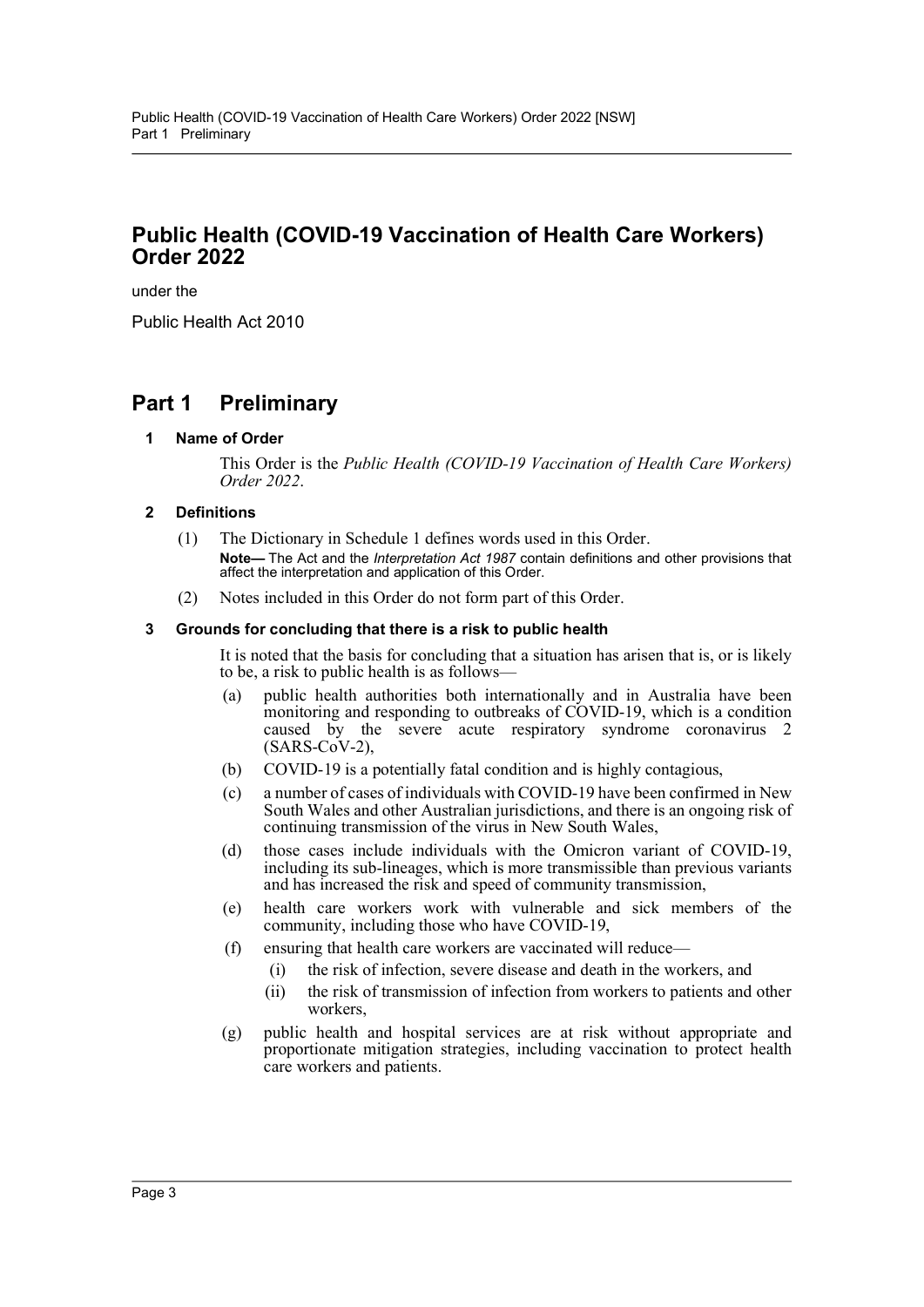# <span id="page-3-1"></span><span id="page-3-0"></span>**Part 2 Vaccination of health care workers—stage 1**

### **4 Introduction**

This Part sets out stage 1 of the Minister's directions about the vaccination of health care workers.

#### <span id="page-3-2"></span>**5 Stage 1 health care workers not to work unvaccinated**

- (1) A stage 1 health care worker must not do work as a health care worker unless the worker has had at least 2 doses of a COVID-19 vaccine.
- (2) A stage 1 health care worker must provide the worker's vaccination evidence if required to do so by—
	- (a) a responsible person for the worker, or
	- (b) a person authorised by the responsible person.
- (3) Subclause (1) does not apply in relation to work done for a public health organisation, the Health Administration Corporation, the Ambulance Service of NSW or the Ministry of Health under a contract for the provision of services if—
	- (a) the work does not involve the provision of a health service within the meaning of the *Health Services Act 1997*, and
	- (b) the person doing the work is not physically present, while doing the work, at premises operated by the public health organisation, Health Administration Corporation, Ambulance Service of NSW or Ministry of Health.
- (4) To avoid doubt, subclause (3) does not apply to work done under a contract of employment.
- (5) This clause does not apply to—
	- (a) a health practitioner who does work as a health care worker in response to a medical emergency, or
	- (b) another person who does work as a health care worker in response to a non-medical emergency.

**Example—** A fire, flooding or a gas leak.

- (6) This clause does not apply to a stage 1 health care worker who—
	- (a) is unable, due to a medical contraindication, to be vaccinated against COVID-19, and
	- (b) presents to a responsible person for the worker a medical contraindication certificate issued to the worker.

#### <span id="page-3-3"></span>**6 Responsible persons for stage 1 health care workers**

Each responsible person for a stage 1 health care worker must take all reasonable steps to ensure the worker complies with clause 5.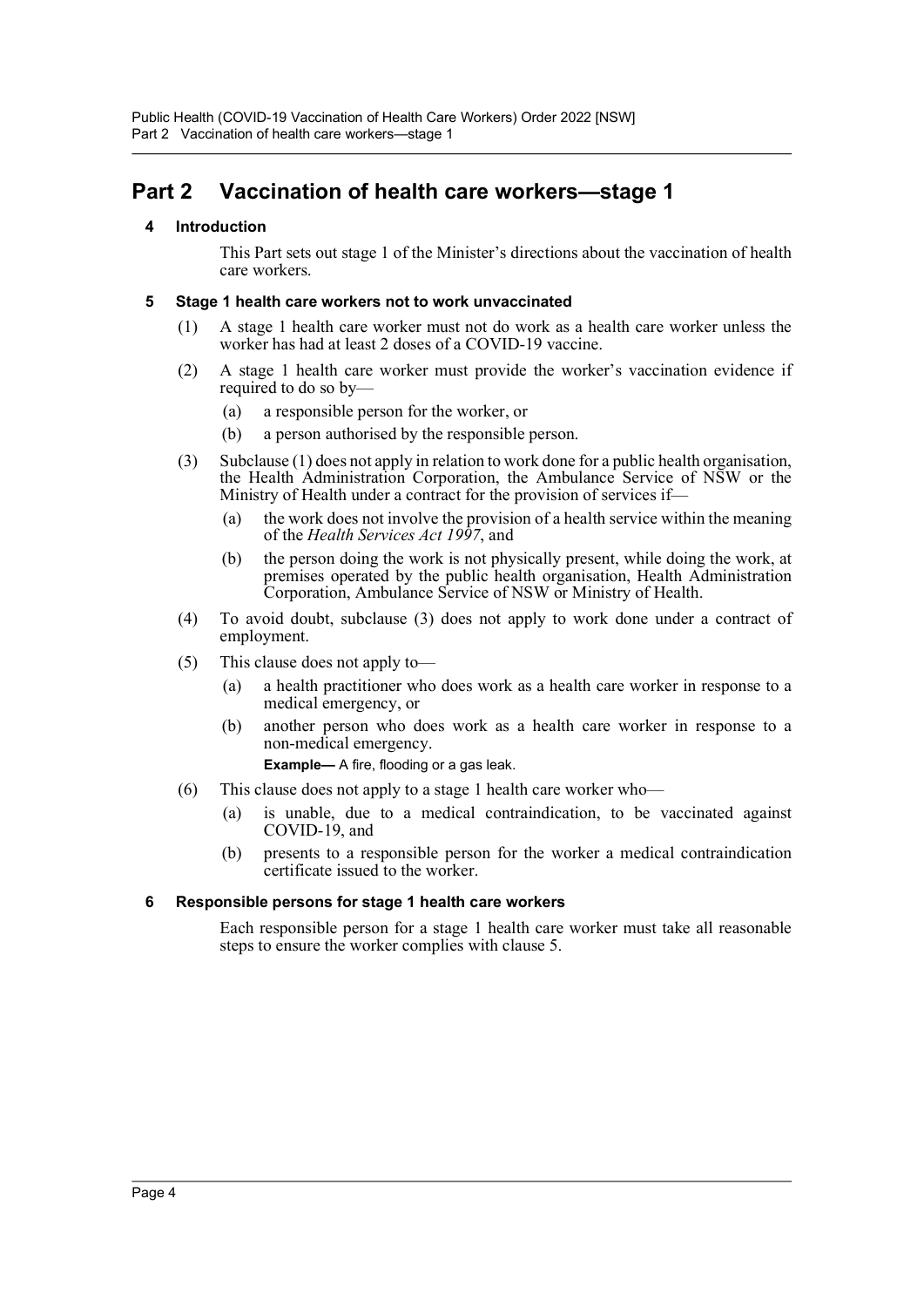# <span id="page-4-1"></span><span id="page-4-0"></span>**Part 3 Vaccination of health care workers—stage 2**

### **7 Introduction**

This Part sets out stage 2 of the Minister's directions about the vaccination of health care workers.

## <span id="page-4-2"></span>**8 Stage 2 health care workers not to work unvaccinated**

(1) A stage 2 health care worker must not do work as a health care worker unless the worker has had at least 2 doses of a COVID-19 vaccine.

**Note—** A person who is a stage 1 health care worker is not a stage 2 health care worker.

- (2) A stage 2 health care worker must provide the worker's vaccination evidence if required to do so by—
	- (a) a responsible person for the worker, or
	- (b) a person authorised by the responsible person.
- (3) This clause does not apply to—
	- (a) a health practitioner who does work as a health care worker in response to a medical emergency, or
	- (b) another person who does work as a health care worker in response to a non-medical emergency.

**Example—** A fire, flooding or a gas leak.

- (4) This clause does not apply to a stage 2 health care worker who—
	- (a) is unable, due to a medical contraindication, to be vaccinated against COVID-19, and
	- (b) presents to a responsible person for the worker a medical contraindication certificate issued to the worker.

### <span id="page-4-3"></span>**9 Responsible persons for stage 2 health care workers**

Each responsible person for a stage 2 health care worker must take all reasonable steps to ensure the worker complies with clause 8.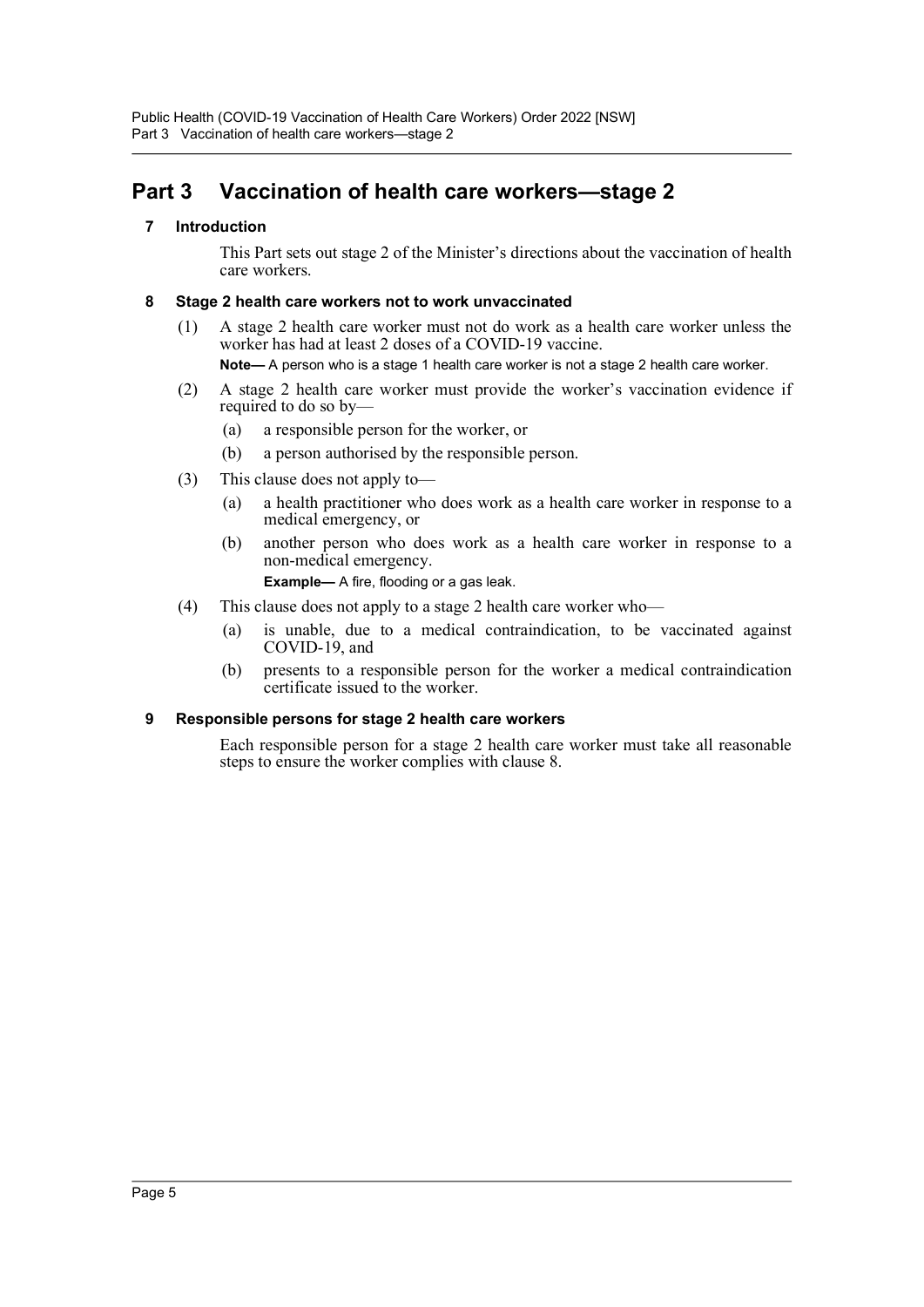# <span id="page-5-0"></span>**Part 4 Miscellaneous**

### <span id="page-5-1"></span>**10 Medical contraindication certificates**

- (1) A medical practitioner may issue a medical certificate (a *medical contraindication certificate*) for a health care worker that certifies that, because of a specified medical contraindication, the worker cannot have any approved COVID-19 vaccine available in New South Wales.
- (2) A medical contraindication certificate must—
	- (a) be in a form approved by the Chief Health Officer, and
	- (b) be issued in accordance with this clause.
- (3) A medical practitioner must not issue a person with a medical contraindication certificate unless the medical practitioner reasonably believes that, because of a specified medical contraindication, the person cannot have any approved COVID-19 vaccine available in New South Wales.
- (4) A medical practitioner whose registration under the *Health Practitioner Regulation National Law (NSW)* is subject to a condition relating to the issue of 1 or more types of medical certificate, including medical contraindications, must not issue a medical contraindication certificate.

### <span id="page-5-2"></span>**11 Invalid medical contraindication certificates**

- (1) This clause applies to a health care worker (an *affected worker*) if—
	- (a) the worker presented a medical contraindication certificate to a responsible person for the worker for the purposes of this Order, clause  $5(6)(b)$  or  $8(4)(b)$ or a corresponding provision of a prior Order, and
	- (b) the medical contraindication certificate was issued by a medical practitioner who subsequently becomes subject to a registration condition referred to in this Order, clause 10(4) or a corresponding provision of a prior Order.
- (2) An affected worker must, on being notified by a responsible person for the worker that the worker is an affected worker—
	- (a) immediately cease work, and
	- (b) not resume work until the worker—
		- (i) presents a new medical contraindication certificate to a responsible person for the worker, or
		- (ii) has had at least 2 doses of a COVID-19 vaccine.
- (3) This clause extends to a medical contraindication certificate issued before the commencement of this clause.
- (4) In this clause
	- *prior Order* means the following—
	- (a) the *Public Health (COVID-19 Vaccination of Health Care Workers) Order (No 3) 2021*,
	- (b) the *Public Health (COVID-19 Vaccination of Health Care Workers) Order (No 2) 2021*,
	- (c) the *Public Health (COVID-19 Vaccination of Health Care Workers) Order 2021*.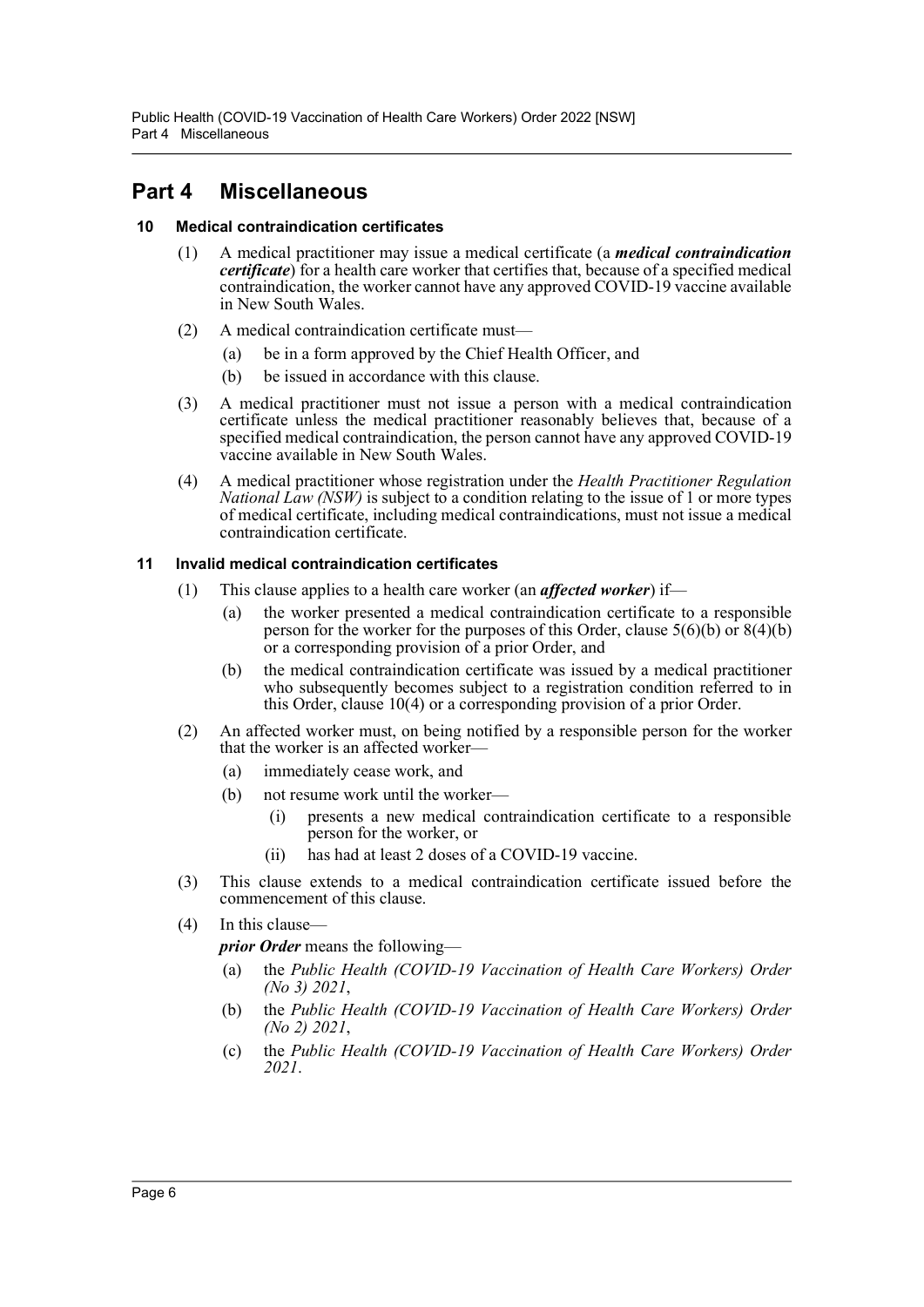### <span id="page-6-0"></span>**12 Exemptions**

The Minister may, in writing and subject to the conditions the Minister considers appropriate, grant an exemption to this Order or specified provisions of this Order if the Minister is satisfied it is necessary to protect the health and well-being of persons.

#### <span id="page-6-1"></span>**13 Repeal**

The *Public Health (COVID-19 Vaccination of Health Care Workers) Order (No 3) 2021* is repealed.

#### <span id="page-6-2"></span>**14 Savings**

- (1) An act, matter or thing that, immediately before the repeal of the repealed Order, had effect under that Order continues to have effect under this Order.
- (2) Without limiting subclause (1)—
	- (a) an exemption granted by the Minister under the repealed Order and in force immediately before the commencement of this Order continues as if it were granted under this Order, and
	- (b) a delegation in force immediately before the commencement of this Order given for a provision of the repealed Order continues to have effect for the corresponding provision of this Order.
- (3) In this clause—

*repealed Order* means the *Public Health (COVID-19 Vaccination of Health Care Workers) Order (No 3) 2021*.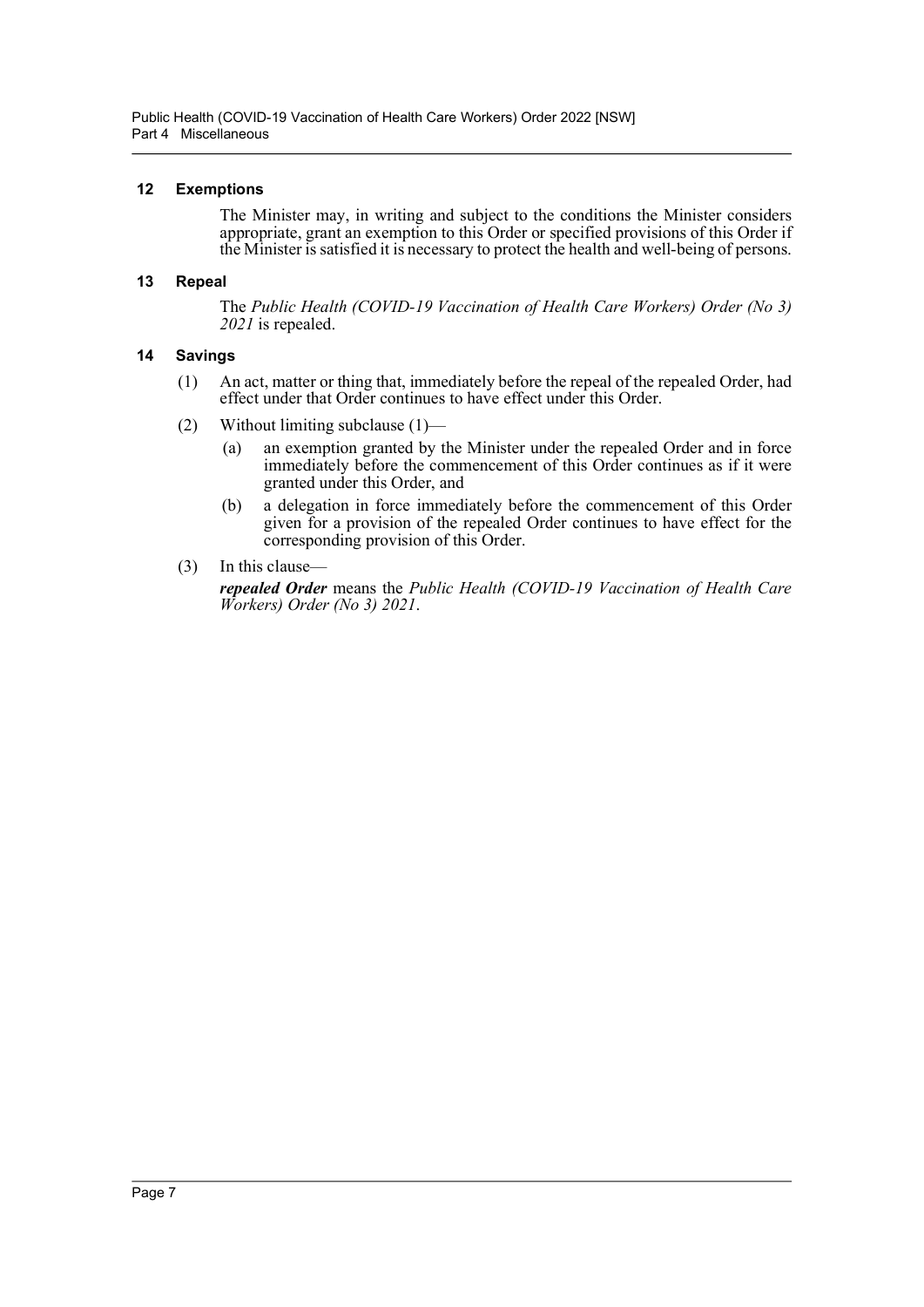# <span id="page-7-0"></span>**Schedule 1 Dictionary**

clause 2(1)

*approved COVID-19 vaccine* means a vaccine approved by the Therapeutic Goods Administration of the Commonwealth for use in Australia as a vaccine against COVID-19.

*COVID-19 vaccine* means—

- (a) an approved COVID-19 vaccine, or
- (b) a vaccine, other than an approved COVID-19 vaccine, recognised by the Therapeutic Goods Administration of the Commonwealth as an appropriate vaccine against COVID-19 for incoming travellers to Australia.

**Note—** On the making of this Order, the recognised vaccines were specified in the document titled *COVID-19 vaccines not registered in Australia but in current international use—TGA advice on "recognition"*, published on the website of the Therapeutic Goods Administration of the Commonwealth and dated January 2022.

*health care worker* means—

- (a) a stage 1 health care worker, or
- (b) a stage 2 health care worker.

*health practitioner* means a natural person who provides a health service within the meaning of the *Health Care Complaints Act 1993*, whether or not the person is registered under the *Health Practitioner Regulation National Law (NSW)*.

*medical contraindication certificate*—see clause 10.

*place of residence* includes the premises where a person lives and a garden, yard, passage, stairs, garage, outhouse or other area or thing attached to, or used in connection with, the premises.

*private health facility* has the same meaning as in the *Private Health Facilities Act 2007*.

*public health organisation* has the same meaning as in the *Health Services Act 1997*.

*responsible person* for a health care worker means—

- (a) the person who employs or engages the worker to work as a health care worker, and
- (b) a person who exercises employer functions for the person who employs the worker to work as a health care worker, and

**Example—** The *Government Sector Employment Act 2013* makes provision for particular persons to exercise employer functions for the Government of New South Wales in relation to persons employed by the Government.

- (c) if the worker is a student on a student placement to do work as a health care worker—the supervisor of the student, and
- (d) if the worker is or has entered premises, other than a place of residence, to do work as a health care worker—the occupier of the premises.

*stage 1 health care worker* means each of the following—

- (a) a person who does work, including as a member of staff of the NSW Health Service, for any of the following—
	- (i) a public health organisation,
	- (ii) the Health Administration Corporation,
	- (iii) the Ambulance Service of NSW,
- (b) a registered paramedic who does work involving transporting, or assessing whether to transport, persons to or from a hospital or public health facility, including any treatment incidental to the work,
- (c) a member of staff of the Ministry of Health,
- (d) a person who does work at a private health facility,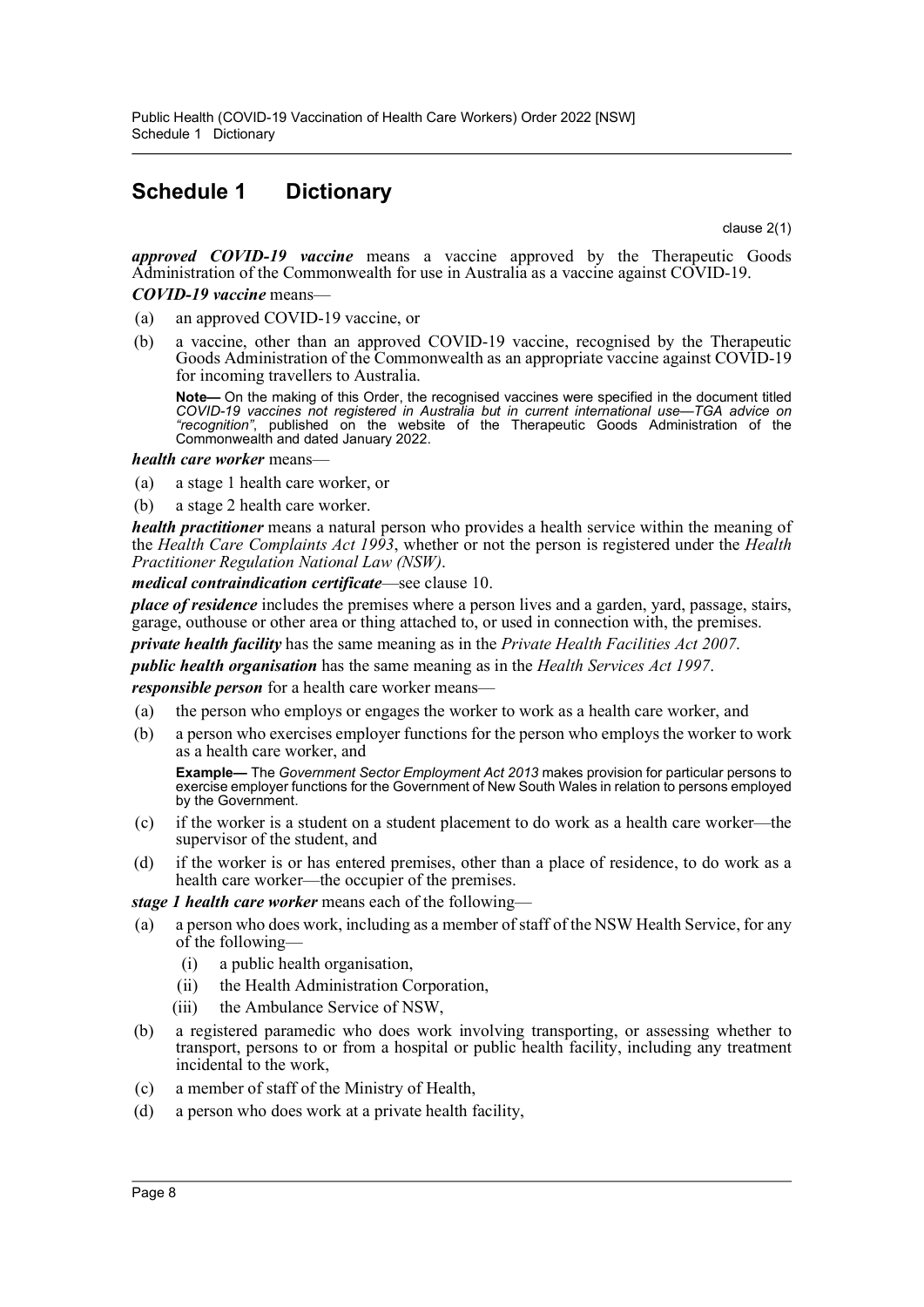- (e) a person who does work for an organisation pursuant to either of the following in accordance with *NSW Health Policy Directive PD2019\_013 Administration of NSW Health Grant Funding for Non-Government Organisations*—
	- (i) a Ministerially approved grant under the Non-Government Organisations Program,
	- (ii) a Program Grant, if the work involves the provision of a health service within the meaning of the *Health Services Act 1997*,

**Note—** See www1.health.nsw.gov.au/pds/Pages/doc.aspx?dn=PD2019\_013.

(f) another person, or a person belonging to a class of persons, who does work specified by the Chief Health Officer as the work of a stage 1 health care worker for this Order in a notice published on the website of NSW Health.

*stage 2 health care worker* means each of the following, but does not include a person who is a stage 1 health care worker—

- (a) a person employed in a Public Service executive agency related to the Ministry of Health, **Note—** See the *Government Sector Employment Act 2013*, Schedule 1, Part 2.
- (b) a person employed in the Health Care Complaints Commission Staff Agency,
- (c) a person appointed by the Governor or the Minister to an office under the following—
	- (i) the *Cancer Institute Act 2003*,
	- (ii) the *Health Administration Act 1982*,
	- (iii) the *Health Care Complaints Act 1993*,
	- (iv) the *Health Practitioner Regulation National Law (NSW)*,
	- (v) the *Health Services Act 1987*,
	- (vi) the *Mental Health Act 2007*,
	- (vii) the *Mental Health Commission Act 2012*,
- (d) a health practitioner within the meaning of the *Health Practitioner Regulation National Law (NSW)*,
- (e) a person providing a health service subject to the code of conduct made under the Act, section  $100$ .

**Note—** The code of conduct is in the *Public Health Regulation 2012*, Schedule 3 and applies to health practitioners who are not registered under the *Health Practitioner Regulation National Law (NSW)*, including de-registered health practitioners, and registered health practitioners who provide health services that are unrelated to their registration.

(f) a person who does work in connection with the provision of a health service by a person referred to in paragraph (d) or (e) on the premises at which the person referred to in paragraph (d) or (e) provides the health service,

**Example—** A receptionist at a doctor's surgery.

(g) another person, or a person belonging to a class of persons, who does work specified by the Chief Health Officer as the work of a stage 2 health care worker for this Order in a notice published on the website of NSW Health.

#### *the Act* means the *Public Health Act 2010*.

*vaccination evidence*, for a health care worker, means evidence from the Australian Immunisation Register kept under the *Australian Immunisation Register Act 2015* of the Commonwealth showing the number of doses of a COVID-19 vaccine the worker has had.

**Example—** An online immunisation history statement, COVID-19 digital certificate from the Australian Immunisation Register or information displayed on the Service NSW mobile phone application. *work* includes—

- (a) work done under an employment contract or a contract for services, including work done by a visiting practitioner within the meaning of the *Health Services Act 1997*, and
- (b) work done as a volunteer or by or for a charitable organisation, and
- (c) work done by a student on a student placement, and